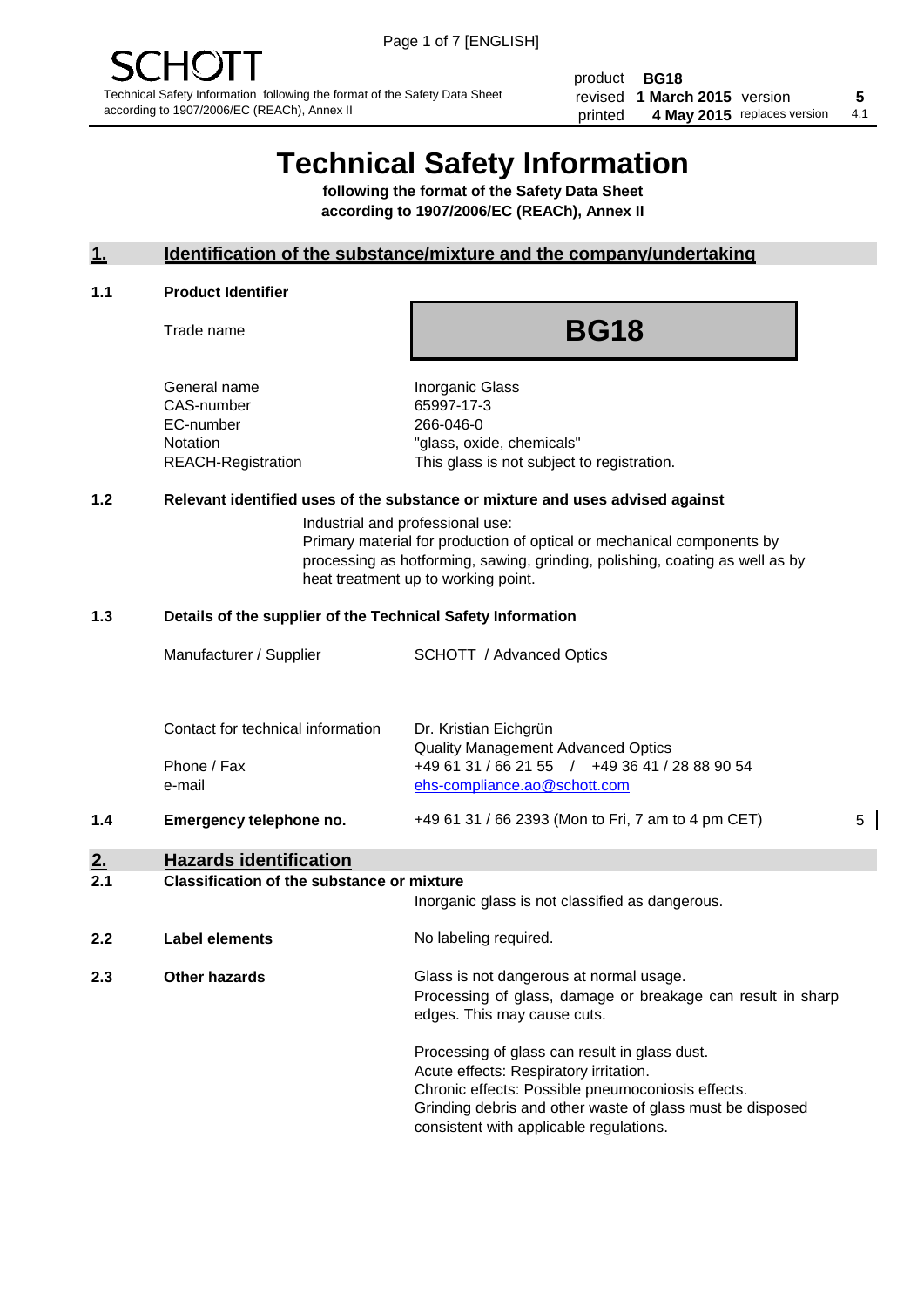#### **3. Composition/information on ingredients**

#### **3.1 Substances**

As the substance glass is not included in the candidate list of substances of very high concern, currently there are no information duties according to article 33 of REACH. However for the production of glass we may use substances, which are on the candidate list and had been included in Annex XIV of the REACH regulation or could be included in future . These powdery substances are not present as such in the final glass; they are fully integrated into the glass matrix through the melting process. Thus they loose their original characteristics. The main components are listed as additional information in chapter 16. For more information please refer to ehs-compliance.ao@schott.com.

#### **3.2 Mixtures**

Glass is classified as substance acc. to regulation (EC) No 987/2008 (amending of Reach-Reg.).

#### **4. First aid measures**

#### **4.1 Description of first aid measures**

| <b>General information</b> | Glass is no hazardous substance. The following information<br>refer to glass dust and glass splinter which may result from<br>processing or breakage. |
|----------------------------|-------------------------------------------------------------------------------------------------------------------------------------------------------|
| <b>After inhalation</b>    | Supply fresh air; consult doctor in case of complaints                                                                                                |
| After skin contact         | Normally not dangerous.                                                                                                                               |
|                            | Consult doctor in case of complaints.                                                                                                                 |
| After eye contact          | Rinse under running water.                                                                                                                            |
|                            | Consult doctor in case of complaints.                                                                                                                 |
| <b>After swallowing</b>    | Consult doctor                                                                                                                                        |

#### **4.2 Most important symptoms and effects, both acute and delayed**

none known

**4.3 Indication of immediate medical attention and special treatment needed** 

|     |                                                                     | none                           |
|-----|---------------------------------------------------------------------|--------------------------------|
| 5.  | <b>Fire fighting measures</b>                                       |                                |
| 5.1 | <b>Extinguishing media</b>                                          | no requirements                |
| 5.2 | Special hazards arising from the substance or mixture               | none. Glass is noncombustible. |
| 5.3 | <b>Advice for firefighters</b>                                      | none                           |
| 6.  | <b>Accidental release measures</b>                                  |                                |
| 6.1 | Personal precautions, protective equipment and emergency procedures |                                |
|     |                                                                     | none                           |
| 6.2 | <b>Environmental Precautions</b>                                    | none                           |
| 6.3 | Methods and material for containment and cleaning up                | none                           |
| 6.4 | Reference to other sections                                         | none                           |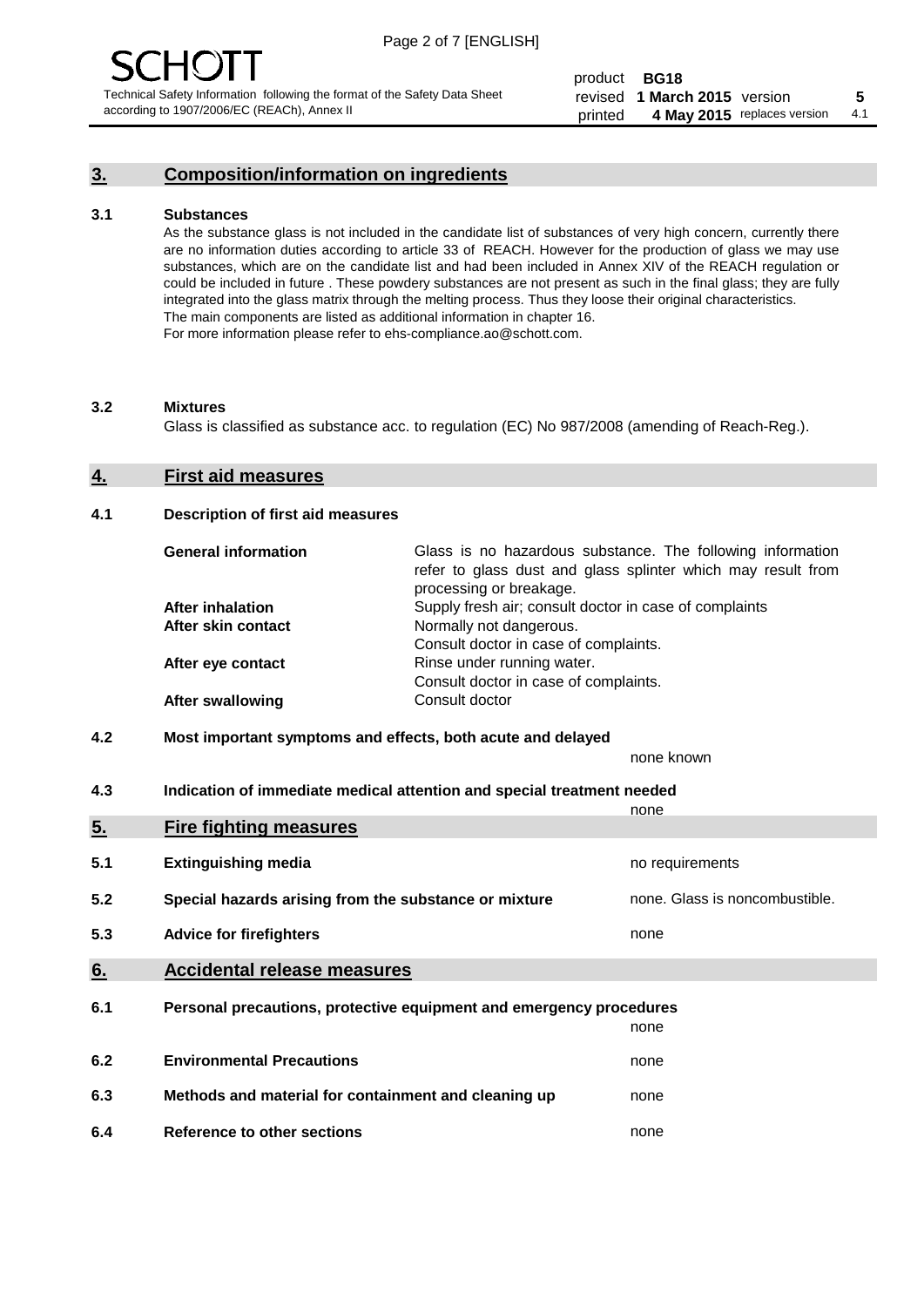

|                  | <b>Handling and storage</b>                                                   |                                 |                                                                                                                                                                                                                                                                                                                                                                                     |
|------------------|-------------------------------------------------------------------------------|---------------------------------|-------------------------------------------------------------------------------------------------------------------------------------------------------------------------------------------------------------------------------------------------------------------------------------------------------------------------------------------------------------------------------------|
| <u>7.</u><br>7.1 | <b>Precautions for safe handling</b>                                          |                                 | Avoid breakage because of injury risk by sharp edges.                                                                                                                                                                                                                                                                                                                               |
| 7.2              |                                                                               |                                 | Conditions for safe storage, including any incompatibilities<br>Store in dry environment. Avoid excessive humidity.                                                                                                                                                                                                                                                                 |
| 7.3              | Specific end use(s)                                                           |                                 | see section 1.2                                                                                                                                                                                                                                                                                                                                                                     |
| <u>8.</u>        | <b>Exposure controls / personal protection</b>                                |                                 |                                                                                                                                                                                                                                                                                                                                                                                     |
| 8.1              | <b>Control parameters</b><br>Regulation<br>Value<br>peak limit<br>teratogenic | 0,3 mg / $m3$<br>no information | In case of dust formation, declaration for FUSED SILICA, CAS-No: 60676-86-0<br>TRGS 900 - GERMAN OCCUPATIONAL EXPOSURE LIMIT VALUES (01/2006)<br>(EXPOSURE LIMIT VALUE) with reference to the respirable fraction.<br>There is no reason to fear a risk of damage to the developing embryo<br>or foetus when limit value is adhered to                                              |
| 8.2              | <b>Exposure controls</b><br>in general.                                       |                                 | Technical measures and appropriate work processes have higher priority than personal<br>protective equipment. Provide adequate ventilation by local exhaust ventilation or ventilation<br>Adequate assessment tools for verification of effectivity of the protective measures includes<br>methods of measurements as described in "Technischen Regeln for Gefahrstoffe (TRGS) 402. |
|                  | <b>Respiratory Protection</b>                                                 |                                 | Technical measure: wet grinding/processing, avoid dust<br>formation.<br>If glass dust or particulates are above the national exposure<br>limits use a national approved respirator for dust and fibers.                                                                                                                                                                             |
|                  | <b>Hand Protection</b>                                                        |                                 | Use protective gloves and safety wristbands for protection<br>against cut injuries.                                                                                                                                                                                                                                                                                                 |
|                  | Eye Protection                                                                |                                 | Use industrial safety glasses that meet national standards.                                                                                                                                                                                                                                                                                                                         |
|                  | <b>Personnel Protection</b>                                                   |                                 | Use safety skirting for protection from sharp edges.<br>Wear safety shoes.                                                                                                                                                                                                                                                                                                          |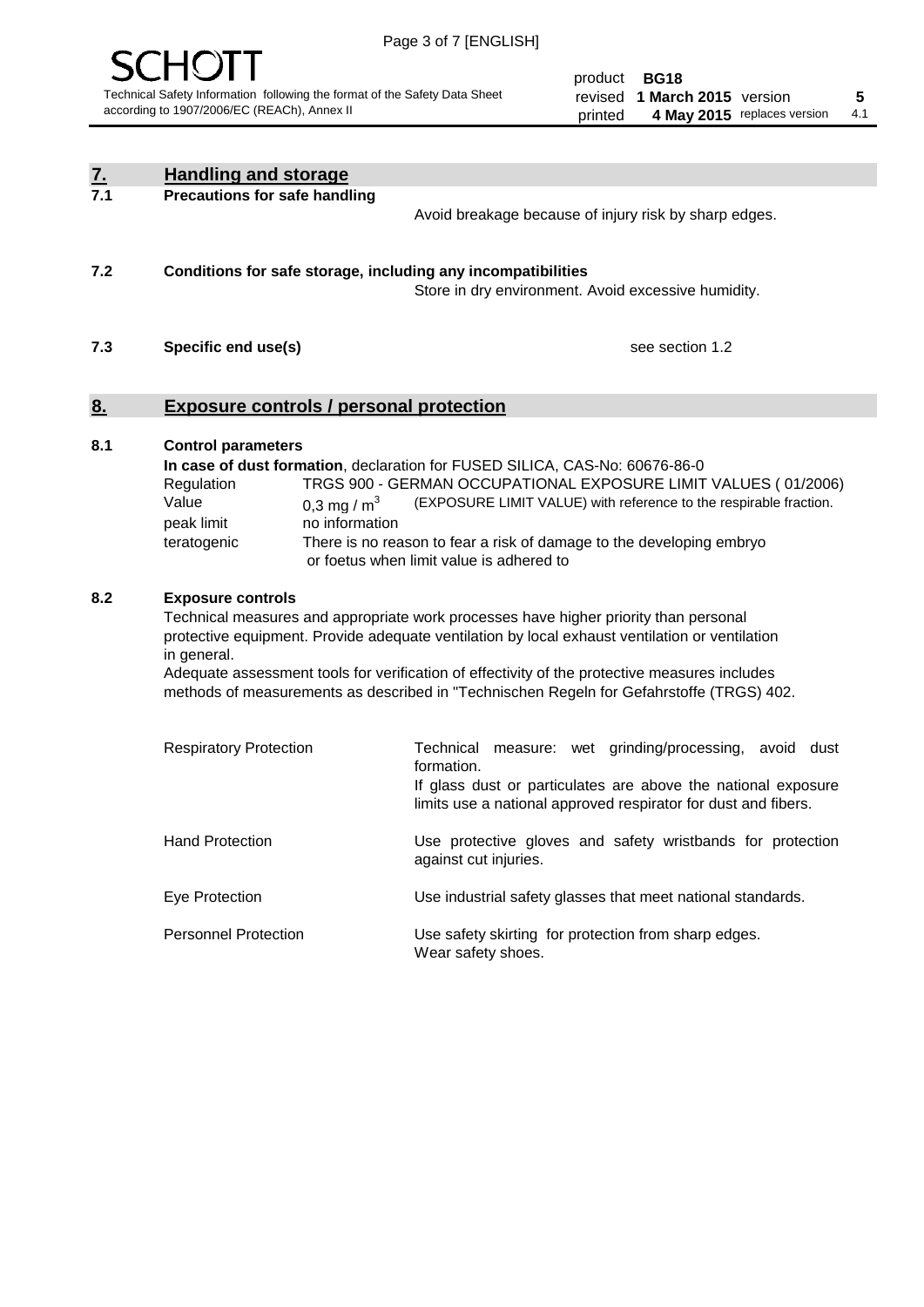#### **9. Physical and chemical properties**

#### **9.1 Information on basic physical and chemical properties**

|     | Appearance                            |                                                    |
|-----|---------------------------------------|----------------------------------------------------|
|     | <b>Physical state</b>                 | solid                                              |
|     | <b>Colour</b>                         | transparent or coloured                            |
|     | <b>Odour</b>                          | odourless                                          |
|     | pH-value                              | not applicable                                     |
|     | <b>Boilling point/boilling range</b>  | not applicable                                     |
|     | Melting point/melting range           | 482 °C                                             |
|     |                                       | Transformation temperature according to ISO 7884-8 |
|     | <b>Flashpoint</b>                     | not combustible                                    |
|     | <b>Combustibility</b>                 | not combustible                                    |
|     | Ignition temperature                  | none                                               |
|     | <b>Auto flammability</b>              | none                                               |
|     | Danger of explosion                   | none                                               |
|     | <b>Explosive limits upper / lower</b> | none                                               |
|     | <b>Oxidizing characteristics</b>      | none                                               |
|     | Vapour pressure                       | not applicable                                     |
|     | Density (20 °C)                       | $2,68$ g/ccm                                       |
|     | <b>Water solubility</b>               | not applicable                                     |
|     | <b>Fat solubility</b>                 | not applicable                                     |
|     | n-octanol-water partition coefficient | not applicable                                     |
|     | <b>Other information</b>              | none                                               |
| 9.2 | <b>Other information</b>              | none                                               |

#### **10. Stability and Reactivity**

#### **10.1 Reactivity**

Glass is a stable material. Glass is inert to many chemicals, but may react to hot, strong alkaline solutions and with hydrofluoric, fluorosilicic and phosphoric acids. When heated to temperatures above the melting point, metal oxide fumes may be emitted.

Glass is an amorphous, inorganic, usually transparent or translucent substance consisting of a mixture of silicates or sometimes borates or phosphates as glass formers. With additions of modifiers a melt is produced at high temperatures, that cools to a solid state without crystallization.

#### **10.2 Chemical stability**

Glass is stable at normal environmental conditions.

**10.3 Possibility of hazardous reactions** 

No hazardous reactions at intended use.

| 10.4 | <b>Conditions to avoid</b>              | see section 10.1 |
|------|-----------------------------------------|------------------|
| 10.5 | Incompatible materials                  | see section 10.1 |
| 10.6 | <b>Hazardous decomposition products</b> | see section 10.1 |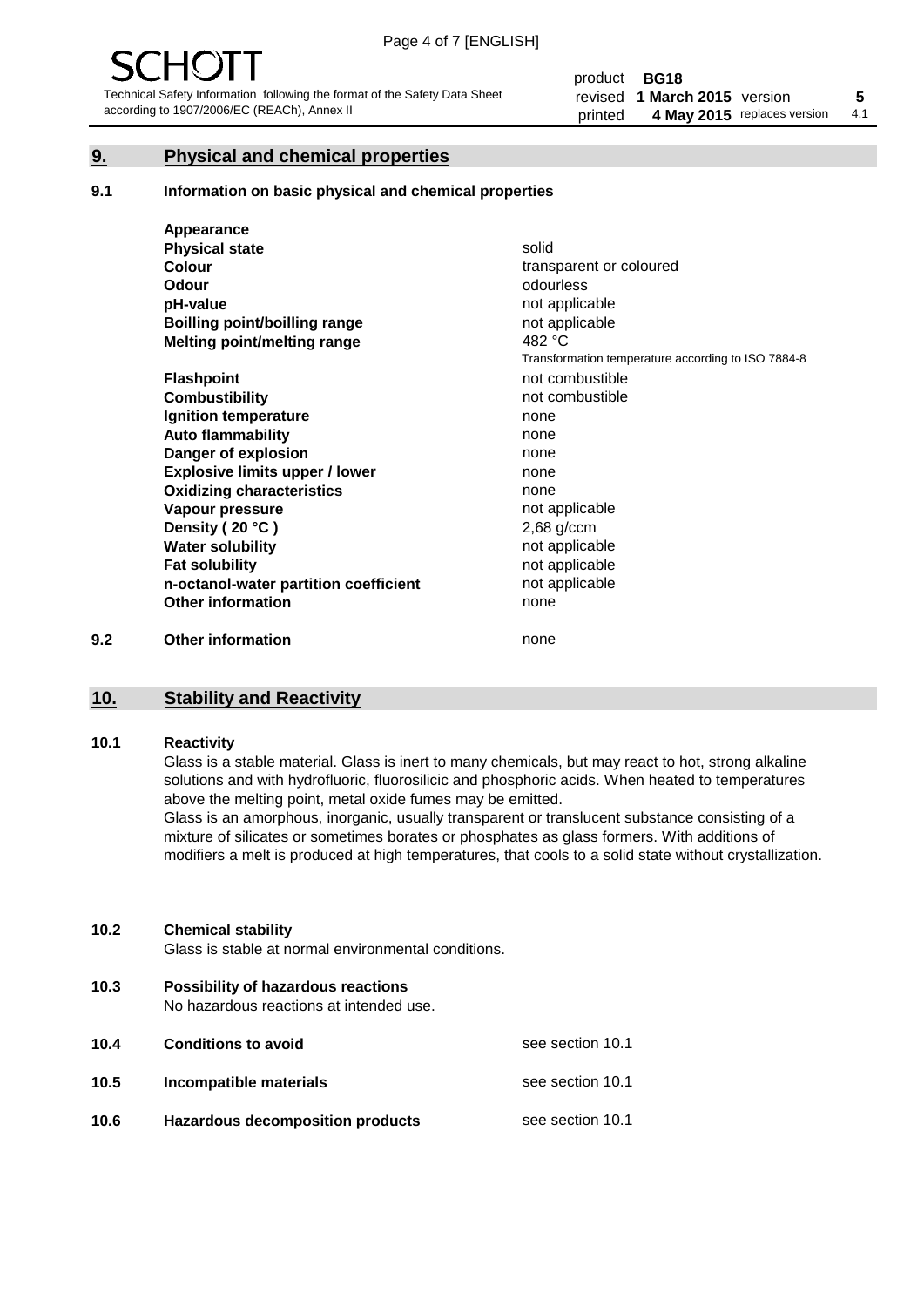

#### **11. Toxicological information**

**11.1 Information on toxicological effects** Toxicological data are not available.

#### **12. Ecological information**

- **12.1 Toxicity**
- **12.2 Persistence and degradability**
- **12.3 Bioaccumulative potential**
- **12.4 Mobility in soil**
- **12.5 Results of PBT and vPvB assessment**
- **12.6 Other adverse effects**

#### **13. Disposal considerations**

**13.1 Waste treatment methods**

Disposal according to local regulations

unknown unknown unknown unknown

unknown unknown

| <u>14.</u> | <b>Transport information</b>                                            |                     |
|------------|-------------------------------------------------------------------------|---------------------|
| 14.1       | <b>UN Number</b>                                                        | no requirements     |
| 14.2       | <b>UN Proper Shipping Name</b>                                          | no requirements     |
| 14.3       | <b>Transport hazard class(es)</b>                                       | no requirements     |
| 14.4       | Packing group                                                           | no requirements     |
| 14.5       | <b>Environmental hazards</b>                                            | no requirements     |
| 14.6       | Special precautions for user                                            | see sections 6 to 8 |
| 14.7       | Transport in bulk according to Annex II of MARPOL73/78 and the IBC Code |                     |
|            |                                                                         | no requirements     |

#### **15. Regulatory information**

#### **15.1 Safety, health and environmental regulations/legislation specific for the substance or mixture**

**REACH** Under REACH glass is classified as a "Substance". According to Appendix V Number 11 of the REACh regulation glass is exempted from registration if specified conditions are met. SCHOTT AG, Advanced Optics has examined this conditions for its products. This glass is not subject to registration.

**RoHS** This glass does not contain - according to our knowledge - materials in concentrations, whose placing on the market is forbidden in accordance to the current requirements of the European Directive 2011/65/EU.

#### **United Nations Globally Harmonized System (UN-GHS) related to safety information.**

This information considers also the requirements of the UN-GHS related to safety information.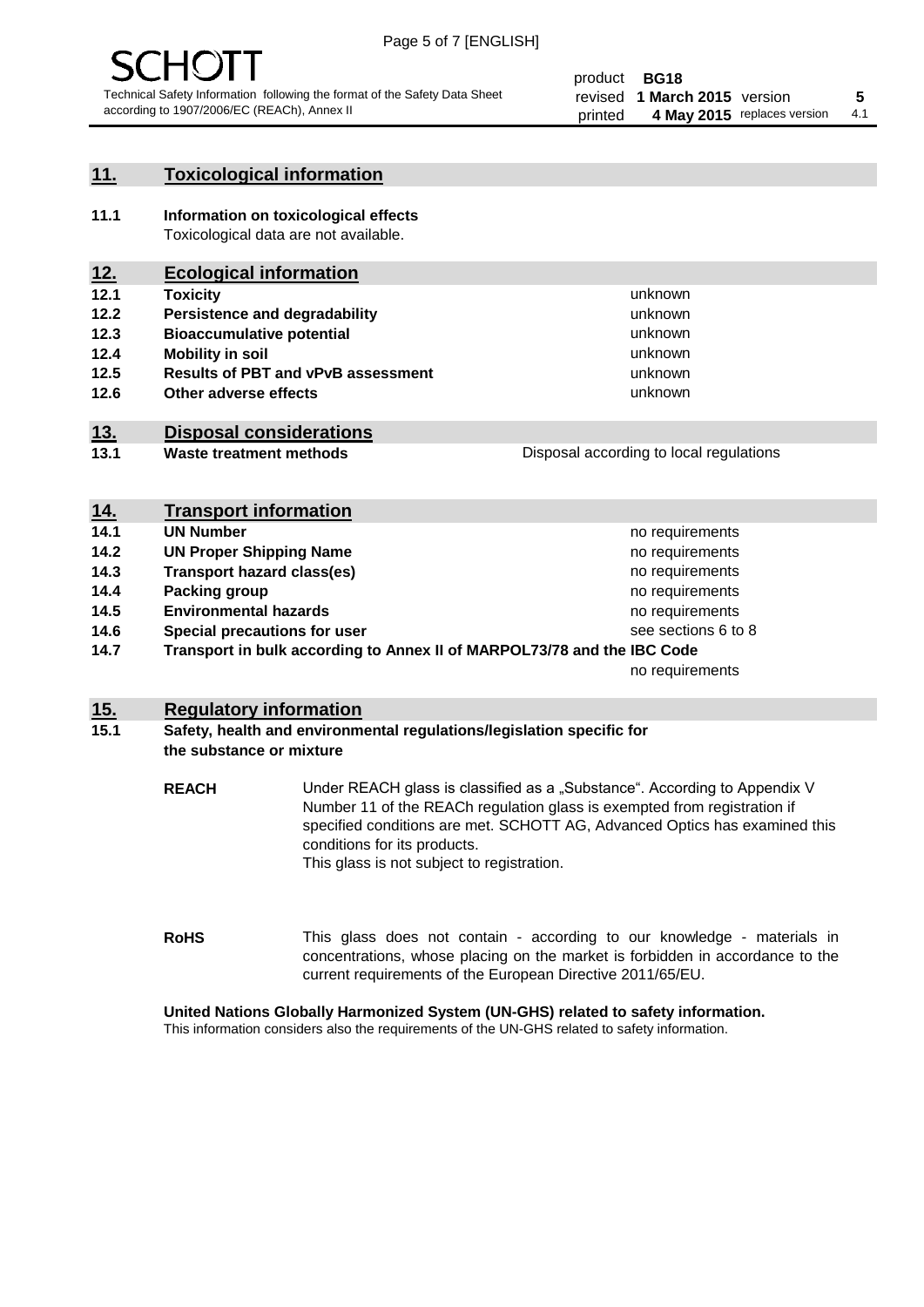# - JF

Technical Safety Information following the format of the Safety Data Sheet according to 1907/2006/EC (REACh), Annex II

#### product **BG18** revised **5 1 March 2015** version printed 4 May 2015 replaces version 4.1

#### **15.2 Chemical Safety Assessment**

A Chemical Safety Assessment has not been carried out.

#### **16. Other information**

l.

#### **16.1 Composition of mixture according to raw materials, based on the oxides.**

| chemical            |               | proportion    | SVHC (REACH) | Reg.      | <b>OSHA</b>                                             | <b>ACGIH</b>                                 | Carc. |
|---------------------|---------------|---------------|--------------|-----------|---------------------------------------------------------|----------------------------------------------|-------|
| name                | <b>CAS-No</b> | of weigth (%) | (Y/N)        | (Y/N)     | <b>PEL</b>                                              | <b>TLV</b>                                   | (Y/N) |
| Aluminum Oxide      | 1344-28-1     | $1 - 10$      | <b>No</b>    | Yes       | $15 \text{ mg/m}^3$                                     | $10 \text{ mg/m}^3$                          | No    |
| Arsenic Trioxide    | 1327-53-3     | < 1           | Yes          | Yes       | $0.01$ mg/m <sup>3</sup> 0.01 mg/m <sup>3</sup>         |                                              | Yes   |
| Boron Oxide         | 1303-86-2     | $1 - 10$      | Yes          | Yes       | $15 \text{ mg/m}^3$                                     | $10 \text{ mg/m}^3$                          | No    |
| <b>Barium Oxide</b> | 1304-28-5     | < 1           | No.          | Yes       | $0.5 \text{ mg/m}^3$ 0.05 mg/m <sup>3</sup>             |                                              | No    |
| Calcium Oxide       | 1305-78-8     | < 1           | No.          | Yes       | $5 \text{ mg/m}^3$                                      | $2 \text{ mg/m}^3$                           | No    |
| Cerium Oxide        | 1306-38-3     | < 1           | No.          | <b>No</b> | N/A                                                     | N/A                                          | No    |
| Copper Oxide        | 1317-38-0     | $1 - 10$      | <b>No</b>    | Yes       | 1 mg/m <sup>3</sup>                                     | 1 mg/m <sup>3</sup>                          | No    |
| <b>Fluorine</b>     | 68188-85-2    | < 1           | No.          | Yes       | 2.5 mg/m <sup>3</sup> 2.5 mg/m <sup>3</sup>             |                                              | No    |
| Potassium Oxide     | 12136-45-7    | $1 - 10$      | No.          | No.       | N/A                                                     | N/A                                          | No    |
| Lithium Oxide       | 12057-24-8    | < 1           | No           | Yes       | N/A                                                     | N/A                                          | No    |
| Magnesium Oxide     | 1309-48-4     | $1 - 10$      | <b>No</b>    | Yes       | 10 mg/m <sup>3</sup>                                    | 10 mg/m <sup>3</sup>                         | No    |
| Sodium Oxide        | 1313-59-3     | $1 - 10$      | <b>No</b>    | <b>No</b> | N/A                                                     | N/A                                          | No    |
| Phosphorous Oxide   | 1314-56-3     | $70 - 80$     | No.          | No.       | N/A                                                     | N/A                                          | No    |
| Silica              | 14808-60-7    | < 1           | No.          | Yes       |                                                         | $0.1 \text{ mg/m}^3$ 0.025 mg/m <sup>3</sup> | No    |
| <b>Zinc Oxide</b>   | 1314-13-2     | < 1           | No.          | Yes       | 5 mg/m <sup>3</sup> (fume) 2 mg/m <sup>3</sup> (R dust) |                                              | No    |
|                     |               |               |              |           |                                                         |                                              |       |

**The classification and limiting values are valid for the raw materials, see section 3. Glass is not a substance of very high concern (SVHC).**

#### **Explanations to the data in the table**

| SVHC(REACH)        | The raw material is listed in the candidate list of the substances of very high<br>concern                                                                 |
|--------------------|------------------------------------------------------------------------------------------------------------------------------------------------------------|
| Reg.               | Regulated chemical substance per list OSHA Regulations (Standards - 29 CFR)<br>Subpart 1910.1000 Tables Z1 to Z3 Limits for Air Contaminants               |
| OSHA / PEL         | Permissible exposure limit – for chemical materials, issued by the OSHA                                                                                    |
| <b>ACGIH / TLV</b> | Threshold limit value - chemical substances classification by the ACGIH                                                                                    |
| <b>OSHA</b>        | Occupational Safety and Health Administration, an organization of the US.<br>Department of Labor (www.osha.gov).                                           |
| ACGIH              | American Conference of Governmental Industrial Hygienists (ACGIH), an<br>member-based organization that advances occupational and environmental<br>health. |
| Carc.              | Chemical substance classified as carcinogen                                                                                                                |